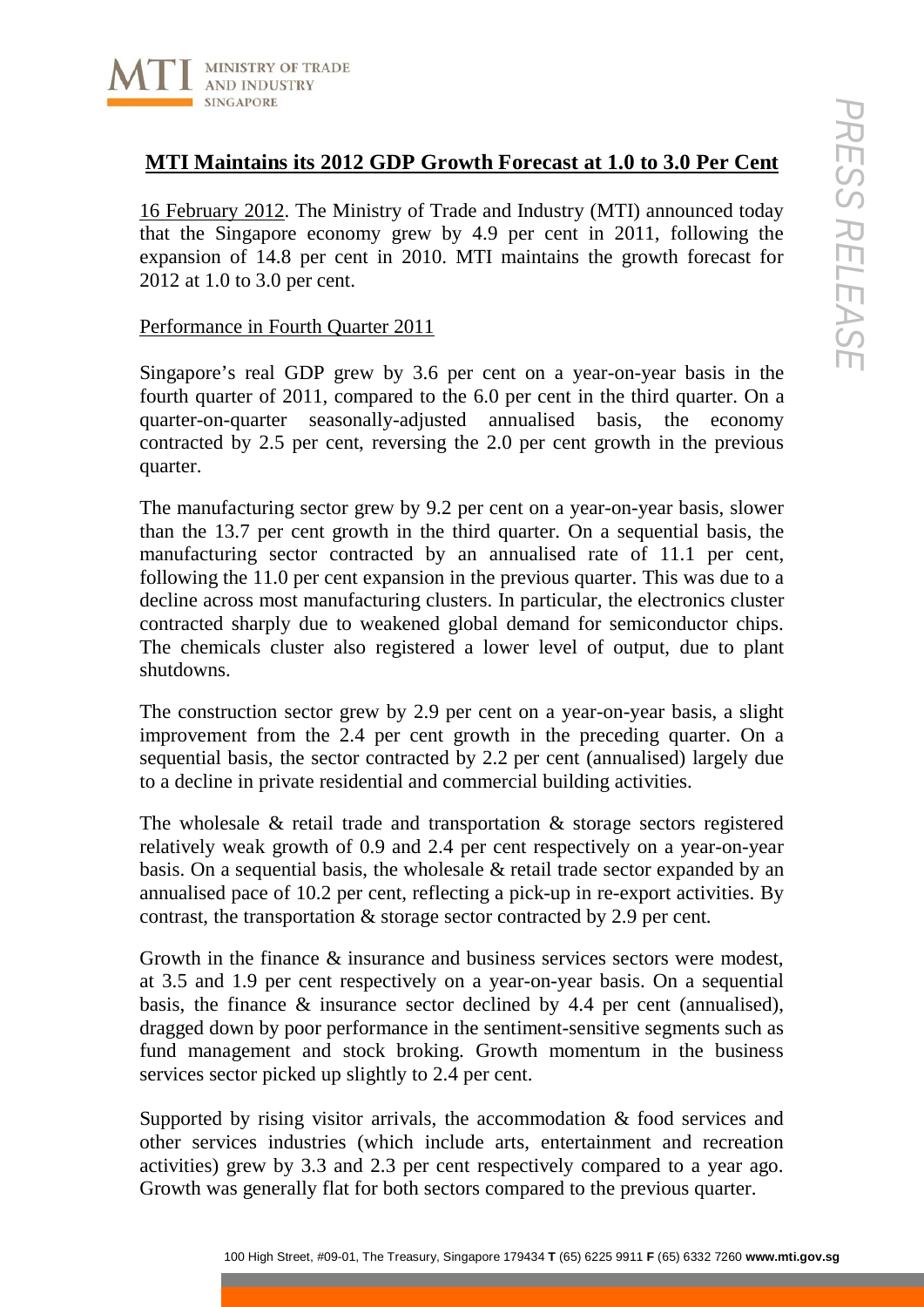

# Overall Performance in 2011

For the whole of 2011, the economy grew by 4.9 per cent. The manufacturing sector expanded by 7.6 per cent, helped by the surge in biomedical manufacturing output which offset the contraction in the electronics cluster and slower growth in the precision engineering and chemicals clusters. The construction sector grew by a modest pace of 2.6 per cent, supported by public sector building activities.

The services producing industries grew by 4.4 per cent, anchored primarily by growth in the finance & insurance and tourism-related sectors. The finance & insurance sector grew by 9.1 per cent on account of continued growth in domestic and offshore lending activities, even as stock trading activities fell. The accommodation & food services and other services industries grew by 5.8 and 6.7 per cent respectively on the back of healthy visitor inflows.

## Economic Outlook for 2012

1000<br>
100 Hotel and 2011, the economy grew by 4.9 per cent. The manufacturing ( $\sqrt{}$ )<br>
punkel by 7.6 per cent, helped by the surge in biomedical<br>
2. Tup and the procedure with orbits the contents of the contents cluster The global economic outlook remains subdued. Although the US economy has shown signs of pick-up, particularly in employment and consumer spending, the strength of the recovery will be restrained by public spending cuts as well as continued weakness in the housing market. In the Eurozone, the economy is expected to enter into a recession as fiscal consolidation and bank deleveraging dampen private demand. The major Asian economies are also likely to see slower growth as external headwinds erode export performance.

Against this macroeconomic backdrop, Singapore's external-oriented sectors will face a challenging environment ahead. In view of the above factors, MTI is maintaining its 2012 economic growth forecast at **1.0 to 3.0 per cent**.

This does not factor in downside risks emanating from abroad. Specifically, a disorderly sovereign default in the Eurozone could precipitate a global financial crisis, while an escalation of geopolitical tension in the Middle East could trigger a global oil price shock. Should any of the downside risks materialise, there could be further negative impact to Singapore's growth.

MINISTRY OF TRADE AND INDUSTRY 16 February 2012